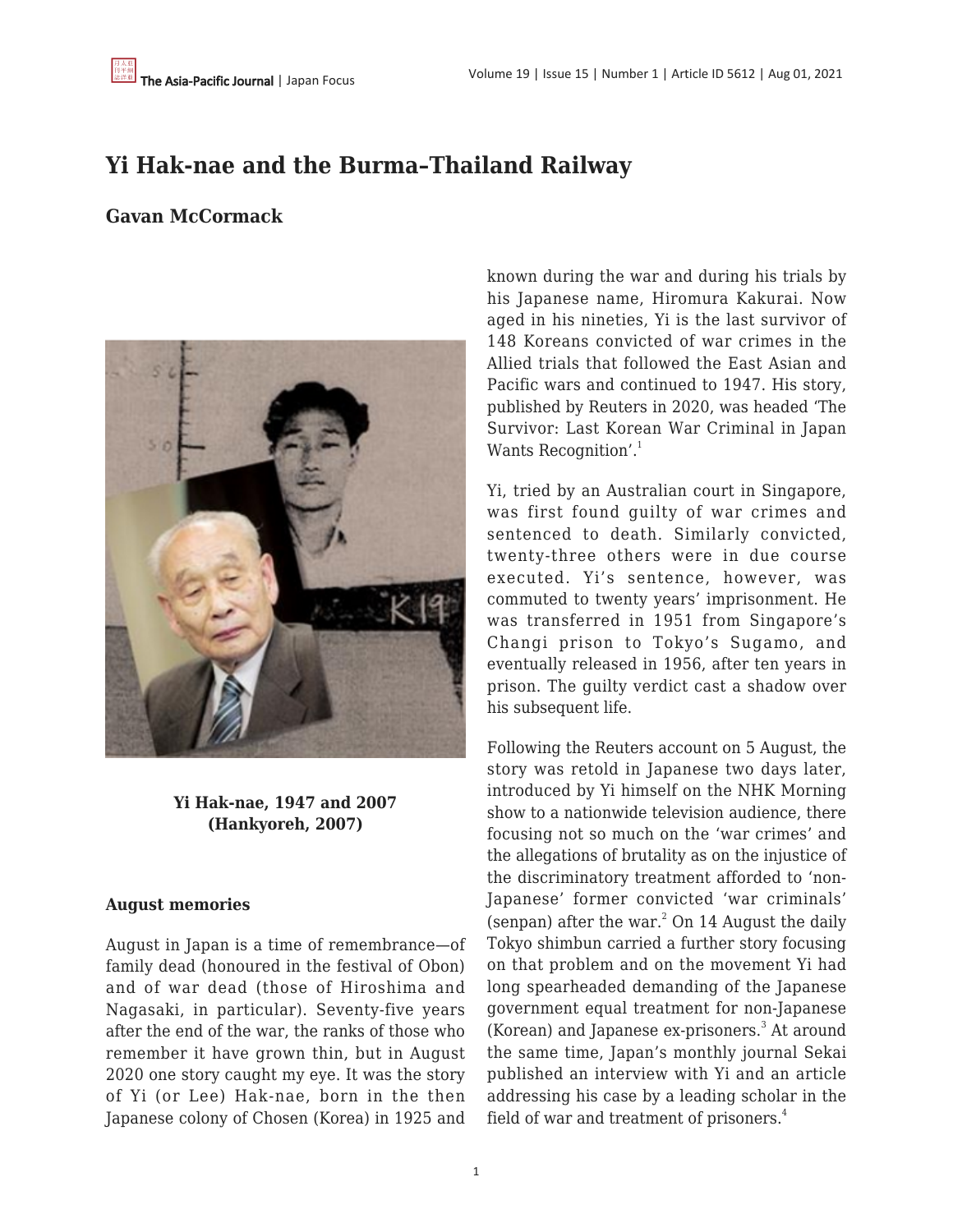[I researched and wrote about the](https://www.amazon.com/Burma-Thailand-Railway-Memory-History/dp/1863734236/?tag=theasipacjo0b-20) [Burma–Thailand railway and the Yi Hak-nae](https://www.amazon.com/Burma-Thailand-Railway-Memory-History/dp/1863734236/?tag=theasipacjo0b-20) case almost thirty years  $ago<sup>5</sup>$  so these stories in this August month of remembering, seventyfive years since the war's end, drove me to reflect once again: what was the Burma–Thailand railway? Why was a Korean, Yi Hak-nae, working there as a POW camp guard? How had he been punished and on what grounds? What 'recognition' does he seek, and with what right? In pondering these questions, I also felt that it was time to pay some attention to the recent work of Australian military historians on the Australian war-crimes trials, notably resulting in the 2016 publication of a substantial tome on the subject.<sup>6</sup>

# **Building the railway**

During the crucial war years of 1942–43, Japan's Imperial Army command attached high priority to the construction of a railway linking Thailand to Burma (as Myanmar was then known). The 'Burma–Thailand Railway', crossing 414.9 kilometres of jungle and mountain terrain between Ban Pong in Thailand (about 88 kilometres from Bangkok) and Thanbyuzayat in Burma, was designed to open a secure overland route for the transport of troops and supplies to Burma for the war against British India.

It was Japan's first large-scale, multinational engineering and construction project. A massive labour force was organised. Two regiments of the Imperial Japanese Army, some 10,000 men, were assigned around 55,000 Allied POWs from the roughly 250,000 who had fallen into Japanese hands since war began in December 1941, plus 70,000 or so locally recruited civilian Southeast Asian (Tamil Indian, Burmese, Thai, Malay) romusha (labourers), and even a squad of 300 elephants, for work in the jungle. $^7$  To guard the prisoners Japan recruited some 3000 Koreans from Chosen. Work commenced in November 1942.

The task was hard enough, given the jungle and mountain conditions, but it was made even harder by the early and unusually severe onset of the monsoon and the afflictions that ravaged the workforce (cholera, malaria, dysentery, beriberi, ulcers). In February 1943 the projected construction time was cut from twelve months to eight and a 'speedo' campaign was launched that forced prisoners to work longer days with less rest. As the pace was stepped up, more than 12,000 Allied prisoners died, including 2646 of about 13,000 Australians, and a much greater but unknown number of romusha. They died of starvation, exhaustion, illness (cholera in particular) and general ill-treatment. There was said to have been one death for every sleeper laid for the line. At Hintok construction camp (adjacent to the infamous Hellfire Pass and about 150 kilometres from Banpong), where Yi was one of six Korean civilian camp guards, about 100 of 800 prisoners died. On the camp's worst days in mid-1943, that meant up to six each day.

No sooner was the line opened, in October 1943, than it was smashed by Allied bombing. Few trains ever ran on the line, and those that did carried defeated, wounded and sick Japanese troops back after the Battle of Imphal in India (which commenced in March 1944).

In Australia in particular, once the war ended and POWs returned home, war-crime trials, with their stories of forced heavy labour, beatings, general ill-treatment, hunger and disease, fed bitter, lasting negative images of Japan. In 1991, my Australian National University (ANU) colleague Hank Nelson, a specialist on the war experience in Australia, and I, a modern Japanese historian, together with Utsumi Aiko, a Japanese academic specialist on the war and Japan's relations with its Asian neighbours, convened a conference in Canberra that sought to bring together as many survivors as possible, i.e. including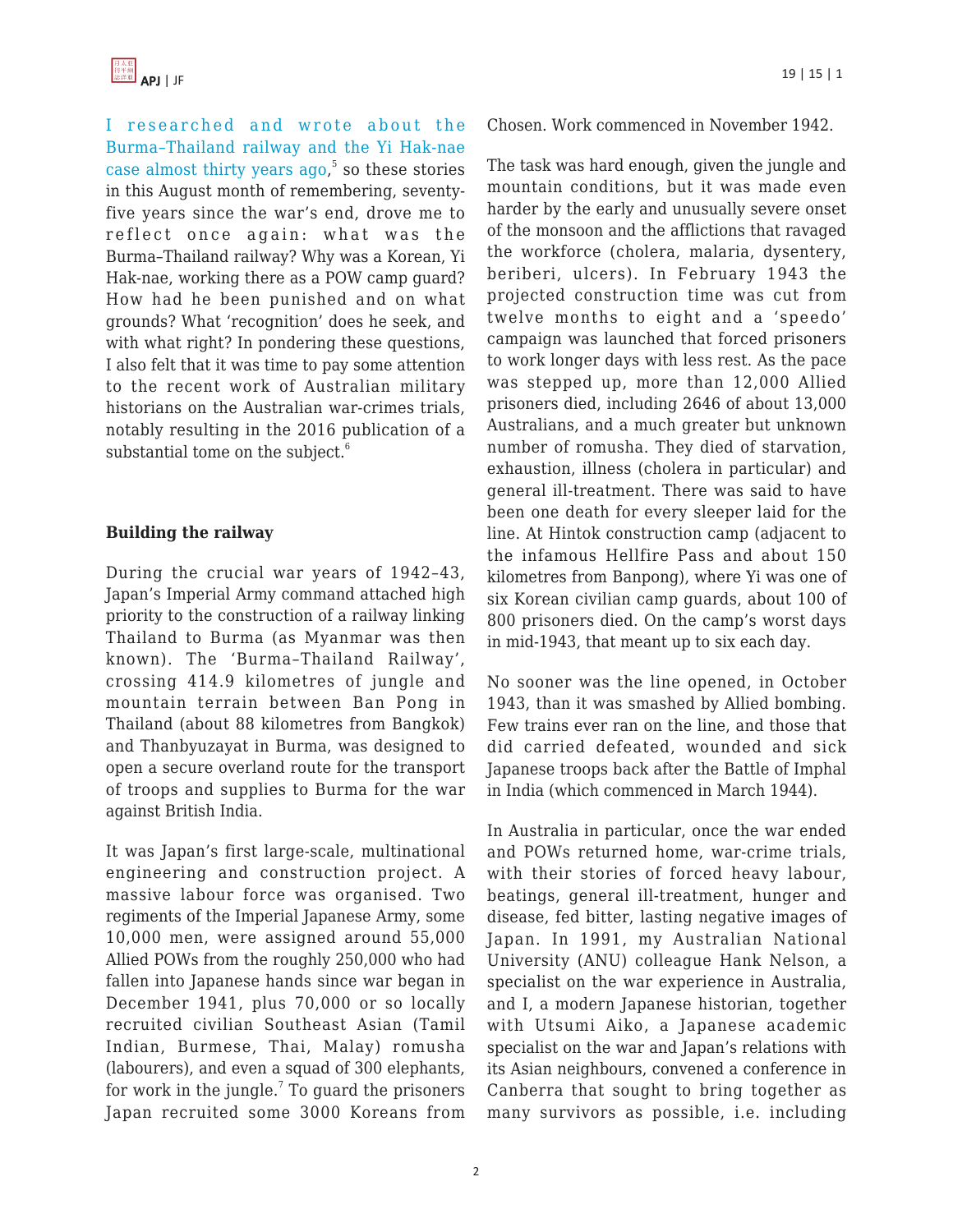formerly hostile parties, to reflect on the episode across the gulf of half a century.

Notable former Australian POWs included Edward ('Weary') Dunlop (1907–93), Tom Uren (1921–2015) and Hugh Clarke (1919–96). Dunlop was already a distinguished surgeon and widely revered national figure, Uren a prominent politician and former deputy prime minister, and Clarke a highly regarded novelist. From the 'other' side just the Korean, 'civilian auxiliary' or gunzoku,Yi Hak-nae, confronted and sought forgiveness from and reconciliation with his former charges. The book of this conference was published in English in 1993 and in Japanese in 1994.

# **The trials**

In 1946–47, Australia conducted twenty-three war-crimes trials in Singapore, with sixty-two defendants. It found eighteen guilty and sentenced them to death, acquitted eleven, and sentenced an additional thirty-three to varying prison terms. Yi was tried on 18 and 20 March 1947. The charges were that during part of the period March to August 1943 Yi had 'occupied the position of Camp Commandant' and during that period:

The prisoners of war lived under the most appalling conditions, shelter and accommodation were totally inadequate and most primitive. They were also denied sufficient food, medical supplies, clothing and footwear… [while being] forced to perform heavy manual labour on the railway line for which they were totally unfit by reason of their physical and medical condition… As a result of this treatment sickness and disease among the prisoners of war became rife and by the end of April 43.2% of the camp strength were in hospital…out of 800 Australian prisoners of war who went into the camp over 100 of them died there, and that the accused was responsible for their death.<sup>8</sup>

Found guilty of having 'inhumanely [sic]

treated prisoners of war'—in effect, guilty of mass murder—Yi was sentenced to death. His defence counsel petitioned the court and in October his sentence was commuted to life imprisonment.

Yi's trial was marked by multiple irregularities, but the overwhelming one was the assumption that he had been 'Camp Commandant', himself responsible for the 'appalling conditions'. It was a major mistake that should have been corrected at the outset. Because guards such as Yi were the principal point of contact between prisoners and camp authorities they tended to be seen as responsible, but they had zero control over the conditions of the camp, their status was lower than a private and they were themselves subjected to multiple abuses and discrimination from the Japanese military. Tasked with forcing POWs to work on the line construction, and under tremendous pressure from the Japanese army camp command to meet daily prisoner work norms, Yi had to maximize the labour force, while Dunlop, then a 36-year-old Australian army surgeon and the senior prisoner commander, had to minimize it, doing what he could to prevent prisoners who were ill or enfeebled from starvation or disease from being allocated to work detachments.

For some weeks in March-April 1943, in the absence or illness of regular Japanese authorities, Yi did indeed serve as acting camp commandant, but he was obliged to implement policy, not determine it. Though Yi was charged over matters to do with his having 'occupied the position of Camp Superintendent', a status that continued until August, in his account (discussed below) Colonel Dunlop made no such claim. He referred only to the very different charge, that in April-May 1943 'while in charge of works parade arrangements (italics added) [Yi was] forcing doctors to discharge patients from hospital to work'. He was clear and specific as to time, and made no reference to any beatings or brutality, or to any act of Yi's causing death. He added the names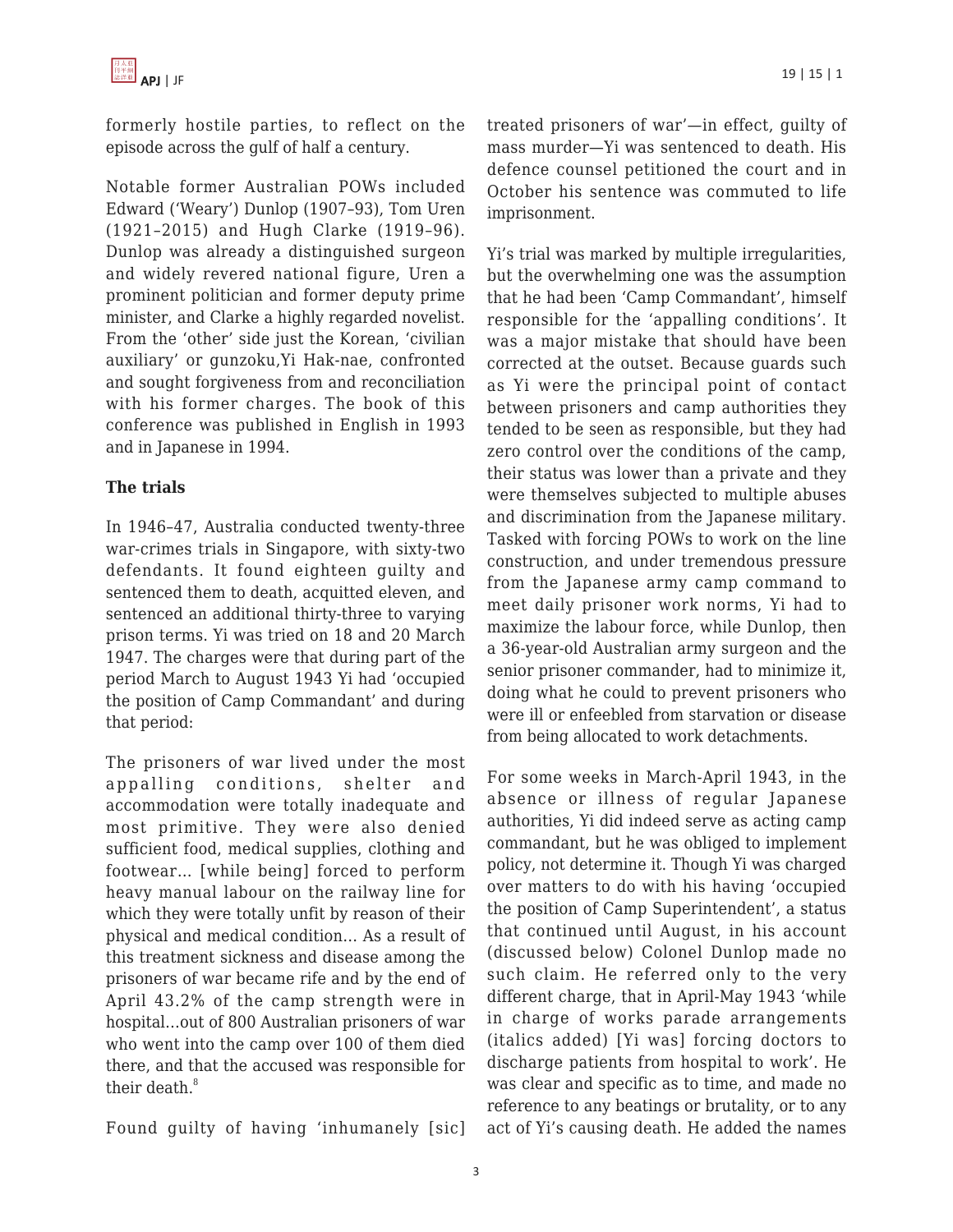of two other prisoners from whom details could be sought.<sup>9</sup> Since no statement from either appears in the file it would seem either that they were not asked or that they declined to answer.

Yi's account to the court confirmed Dunlop's statement. His spell as acting commander of the camp was indeed brief (March-April 1943). 'After May', he told the court (which did not dispute the fact), 'I was ordered to assist in the orderly room so I did not have any connection whatever with the work parade'. Dunlop's own diary, not published until much later but meticulous in its detail, makes clear his hatred for Yi as 'a proper little bastard' (17 March 1943), 'a terrible thorn in the side' (6 April 1943), who 'against all medical judgment, forced more sick men out to work' (12 April 1943), but he made no reference to ever having been beaten or personally ill-treated by him.<sup>10</sup> He also confirms that Yi's spell as acting camp commandant ended in April. The indictment was therefore fundamentally flawed by falsely charging Yi with overall responsibility for camp conditions continuing to August.

Much later, to the Canberra conference of 1991 and as if to settle the matter, Dunlop said:

I was bashed by others…but [Hiromura/Yi] he wasn't a basher. I didn't regard him as a major criminal. I regarded him as a pawn. His powers were very limited. Most of my real fights were with the Japanese engineers.<sup>11</sup>

Not only that but, far from being camp commandant at the time he was accused of committing the offences, Yi was an 18-year-old boy (born 1925), a fact that Colonel Dunlop and other former prisoners in the camp were shocked to learn when they re-met him in Canberra in 1991.

Perhaps even more remarkable, when Yi was

arrested and put on trial in 1947 it was on the same charges—ill-treatment of prisoners—over which he had been arrested and imprisoned, but then released, the previous year. On 17 October 1946, Lieutenant-Colonel Robert C. Smith, commander of 1st War Crimes section, Singapore, had minuted the Yi file: 'Case not serious enough to warrant trial. Close file'. He then wrote to headquarters, Singapore district, to say: 'It is now advised that the case against the above-named has been dropped as it is only of a minor nature'.

That should have been the end of the matter. Charges against him dismissed, Yi was duly released on 10 December 1946. Boarding a repatriation vessel, he got only as far as Hong Kong before being removed from the ship, rearrested, and subjected to the same charges as those Lieutenant-Colonel Smith a year earlier had thought 'minor'. The major difference in charges was the addition of the following words: '…out of 800 Australian prisoners of war who went into the camp over 100 of them died there, and that the accused was responsible for their death'. In short, with Yi being found guilty in 1947 of the charge of mass murder that had been dismissed in 1946, the trial offended against the fundamental legal principle of autrefois acquit. Astonishingly, the court in 1947 was unaware of those 1946 proceedings until they were brought to its attention by Yi's counsel after the 1947 judgment and sentence.

The proceedings were brief, even summary in character, no small matter when the accused is facing a capital charge. There were no witnesses to be called or cross-examined, and just eight pieces of written testimony—seven sworn affidavits and one unsworn 'Q' form, discussed below. Yi estimates (and the transcript suggests that the figure is about right) that he confronted the tribunal for about forty minutes. Yi understood little of the proceedings save the three heavy words with which they concluded: 'death by hanging'.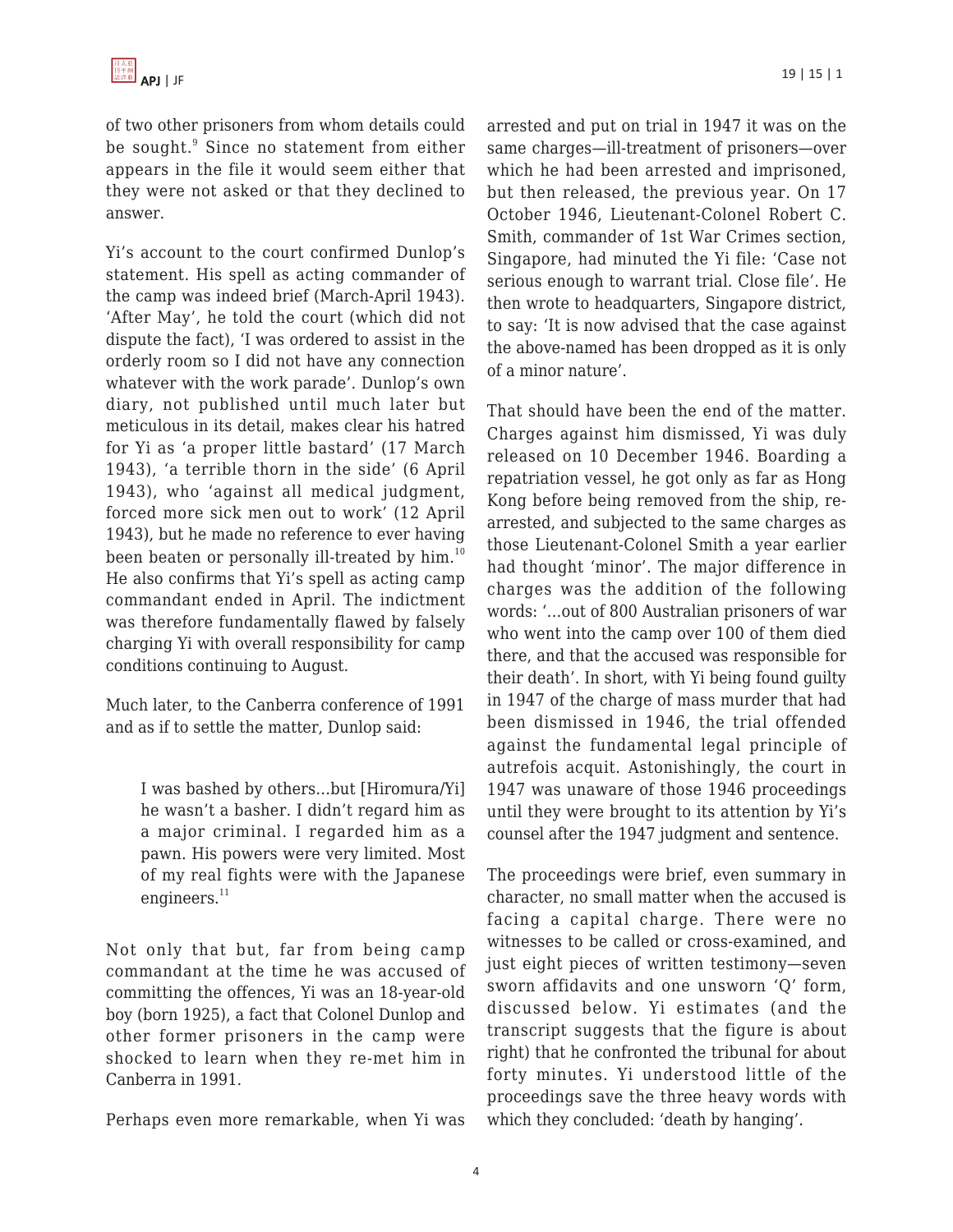The evidence was thin. Of the 600 or so former prisoners from Hintok camp, just seven (two majors, two captains, one lieutenant, one sergeant-major and one private) submitted sworn affidavits. Three in particular made serious allegations against Yi. Captain Cecil George Brettingham-Moore referred to 'one classic occasion' sometime between 25 May and 14 July, when conditions at Hintok were at their worst, on which Yi had beaten Dunlop with a bamboo stick after the latter had interceded to try to prevent sick men from being assigned to work brigades. Sergeant-Major Austen Adam Fyfe testified that Yi had often beaten him and he had witnessed one occasion in around July 1943 on which he had seen Yi bashing Colonel Dunlop severely across the head and body. Major Hector George Greiner referred in particular to an incident some days after Dunlop's arrival in the camp (i.e. April 1943) in which Yi had attacked and beaten him. He also referred to Yi as having been 'in charge', and described him as 'one of the most brutal guards I had experiences with', the very phrase that in 2020 Reuters stretched into a general prisoner consensus: 'Trial records reviewed by Reuters show prisoners [sic] remembered Lee (Yi/Hiromura), known as the Lizard, as one of the most brutal guards on the railway'. Although the Greiner charge was plausible, the problem with the Fyfe and Brettingham-Moore testimony is that it refers to a July bashing (Fyfe), and a 'classic occasion' between late May and July that Brettingham-Moore remembered, neither of which could have occurred on Yi's watch.

Three other former prisoners made some mention of Yi. Major John Chauncy Champion de Crespigny said that Colonel Dunlop suffered abuse, slapping and humiliation at Yi's hands practically daily but had no recollection of any 'severe' beating. Captain Richard Hastings Allen described Yi as 'no worse than most of the camp staff where beating of PW was a daily occurrence'. Lieutenant Reginald Gilbert Houston referred to Dunlop having been frequently 'ill-treated' by Hiromura/Yi, but he mentioned no specific incident. One further exprisoner was Private Harry Ashley Hugal. Though present at the camp throughout the period in question, and the only ordinary soldier to lay any complaint over his treatment there, Hugal made no mention of Yi at all in his affidavit.

The evidence was thus far from decisive, and Dunlop's testimony, as senior officer in the camp and himself the subject of alleged beatings at Yi's hands, was plainly crucial to the prosecution case. Yet there was no sworn statement from him but simply a pencilled 'Q' form ('a piece of unsworn paper', as defence counsel put it). The fact of his declining (or refusing) to submit any sworn accusation or to give direct evidence amounted, in this capital trial, to pointed silence. The only explanation for why the trial's 'Exhibit One' was being presented in such an unsworn format would seem to be that the war was over and Dunlop had no interest in retribution.<sup>12</sup> The court likewise gave no explanation as to why the 'Q' forms of other prisoners were not before it. $^{13}$ 

In an affidavit dated 27 June 1946, Dunlop referred to a Lieutenant Hirota [Eiji], a young engineer attached to the railway corps who had been responsible for work parties, 'enjoyed a reputation for ruthlessness', and was 'directly responsible for many deaths'.<sup>14</sup> Brettingham-Moore and Hugal also mention Hirota in their depositions, and at one point in Brettingham-Moore's deposition the letters 'ta' (of Hirota) have been crossed out and replaced by 'mura' (of Hiromura), so the possibility of mistaken identity in the judicial process, the confusion of Hiromura and Hirota, is real. Hirota, tried in September 1946 on charges of ill-treatment of prisoners, was found guilty, and executed on 21 January  $1947.<sup>15</sup>$ 

After the 1947 tribunal returned its guilty verdict ('inhumane treatment of prisoners, causing death of more than one hundred') and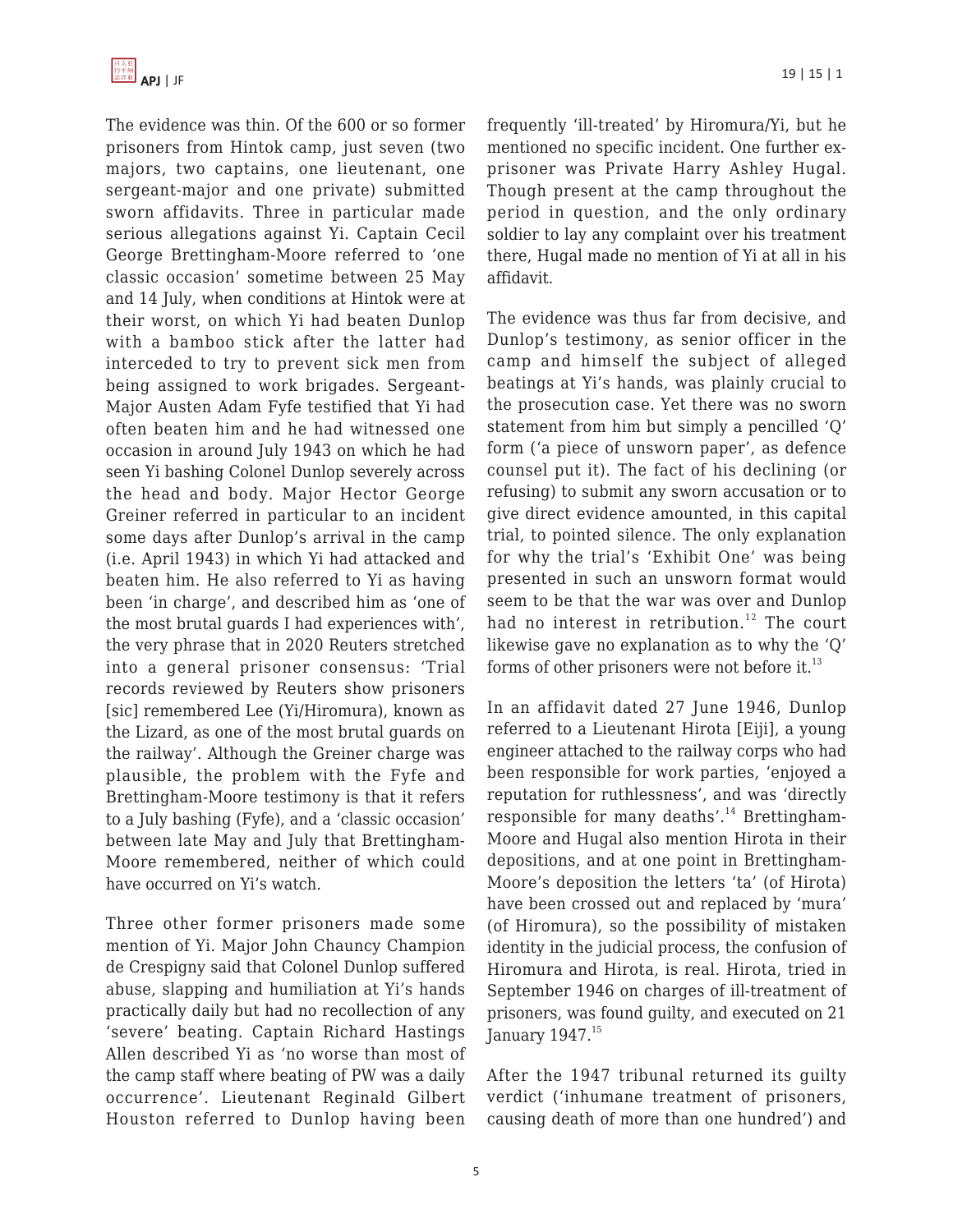sentence against Yi, however, both in Singapore and in Canberra doubt seems to have persisted. The case lacked a decisive piece of evidence. Exhibit One, Dunlop's Q form, was a remarkably thin basis upon which to warrant a death penalty. When the tribunal referred the file to the judge advocate-general in Canberra, L. B. Simpson, for advice, Simpson on 2 June wrote an initial opinion in which he saw 'no reason in the proceedings why the finding and sentence should not be legally confirmed' but then went on to add, almost as an afterthought, the following, contradictory, comment: 'In comparison with the other cases, this is not a particularly bad one, and I strongly urge the confirming authority to mitigate the sentence to imprisonment for a long period'.

Had Dunlop in 1947 added his voice to make serious accusations against Yi, either by a sworn deposition or by an appearance in person before the tribunal in Singapore, the death sentence would almost certainly have been confirmed and carried out. On the other hand, had he appeared in person and made clear—in either format—that Yi had been an underling rather than camp commandant and that several of the affidavits were problematic, it is conceivable that Yi might have been found not guilty, or guilty of some lesser charges. At least Dunlop's non-cooperation meant a reprieve for Yi. On 7 November 1947, after almost eight months on death row, he was advised that his sentence had been commuted to twenty years. In due course he served ten before release.

#### **The aftermath**

The Japan into which Yi and other Koreans emerged after his release in 1956 was a country that they had never known, where they had no family or friends. Since in Korea they were thought of as Japanese 'collaborating' war criminals, and since the peninsula had been devastated by the Korean War while they were in prison, they could not go home.

By a bizarre irony, very soon after Yi emerged from Tokyo's Sugamo prison Japan came to be headed by a former A-class (major war crimes) prisoner, Kishi Nobusuke (1896–1987). Where B- and C-class Koreans at the lowest level of the Japanese military system, regularly bashed and beaten themselves, with zero power or authority to delay or block orders, were required to serve out their sentences until 1956, Kishi, an undisputed member of Japan's militarist elite as architect of colonial policy and signatory to the declaration of war on the West in 1941, together with other A-class prisoners, was released in December 1948. Escaping the gallows and being suddenly freed on the very day that seven others of the A group were executed, Kishi went on to become prime minister in 1957, an invaluable US asset as occupation policy shifted from punishment to recovery and incorporation of Japan into the Cold War system.

Once freed, Yi organised a group of around seventy former Korean B- and C-class senpan into a mutual welfare society, setting up and running a taxi company in Tokyo. Yi became leader of the movement to secure compensation for the Koreans equivalent to that enjoyed by regular Japanese ex-soldier senpan (beginning in 1954 and in today's terms around \$41,000 a year), but since Japan's claims to Korea and Taiwan had been extinguished with the San Francisco Treaty of 1951, Koreans and Taiwanese, suddenly 'non-Japanese', were excluded from compensation. Today Yi is the last representative of those Koreans who were first mobilised and then punished as 'Japanese' but then involuntarily stripped of their 'Japaneseness' upon dissolution of the Japanese empire. He has been seeking recognition for more than sixty years since then.

In 1991, in an unforgettable scene, meeting for the first time in over fifty years on the campus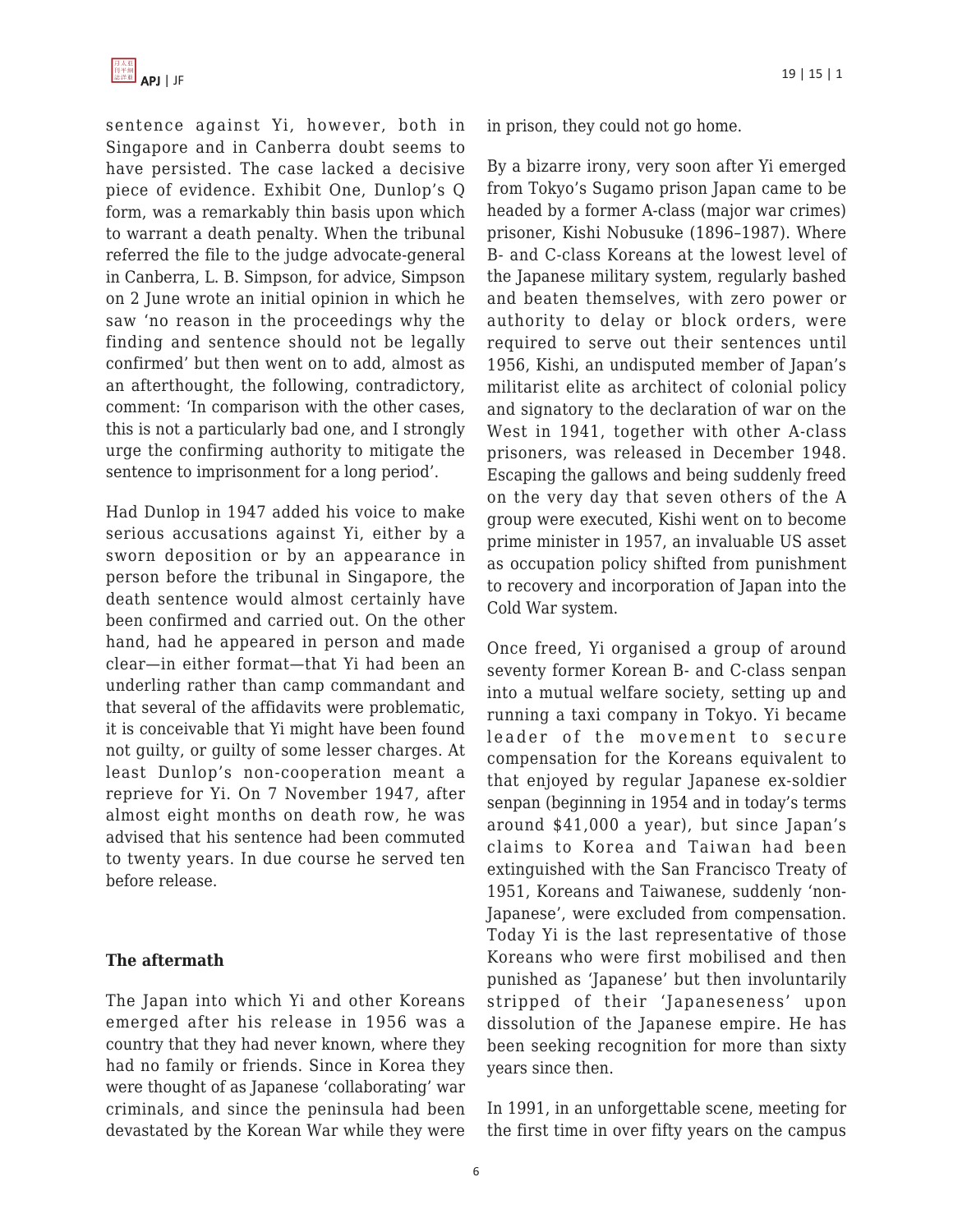of the Australian National University, Yi proffered, and Dunlop graciously accepted, an apology:

From the bottom of my heart I wanted to apologise profoundly, as one of the aggressor side, to Colonel Dunlop and all the former POWs, for the bitterness and pain of the loss of so many of their comrades under such harsh circumstances. Before you all, I apologise from my heart. $^{16}$ 

Two things in retrospect are notable about the Yi apology. First, he was clear and unambiguous about his share of responsibility for the pain and suffering caused to Allied prisoners. Second, he sought their understanding for the plight of the Korean senpan, powerless to influence the oppressive, violent nature of the war system, of which they, like the Australians, were victims. He asked them to understand that he, too, as a POW of the Allied forces, especially in Singapore, had been treated cruelly. Former POWs listening to Yi's talk to the 1991 conference were left surprised and uncomfortable by his insistence on the second of these points.

Yi was so overwhelmed by the 1991 meeting that he made one further trip to Australia a year later, visiting Dunlop at his Melbourne home to present him with a gold watch inscribed 'No More Hintok, No More War'.<sup>17</sup> Dunlop died shortly afterwards.



**'The Apology', Australian National University, August 1991 (Yi Hak-nae, Edward ('Weary') Dunlop, Tom Uren, and author Gavan McCormack as interpreter. Photograph courtesy Utsumi Aiko.**

#### **Seeking recognition**

In November 1991, months after the Canberra conference, a group of seven compatriot senpan, including Yi, launched a suit in the Tokyo district court seeking compensation from the government of Japan equivalent to the emoluments they would have been entitled to had they been Japanese. Their suit was rejected in successive actions, but the Tokyo High Court in July 1998 added to its judgment a rider to the effect that it was up to 'those in charge of political affairs' to strive for an early and proper legislative resolution of the Korean claims. In December 1999 the Supreme Court again rejected their claim, but, while leaving it to the legislature, expressed understanding of their discontent at the lack of any legislative measures to resolve their grievances.

In 2008, responding to the urgings of the courts and the United Nations Human Rights Commission, the (opposition) Democratic Party of Japan framed a bill for the economic relief of the Korean senpan, prescribing a payment of three million yen each (about  $$28,000$ ).<sup>18</sup>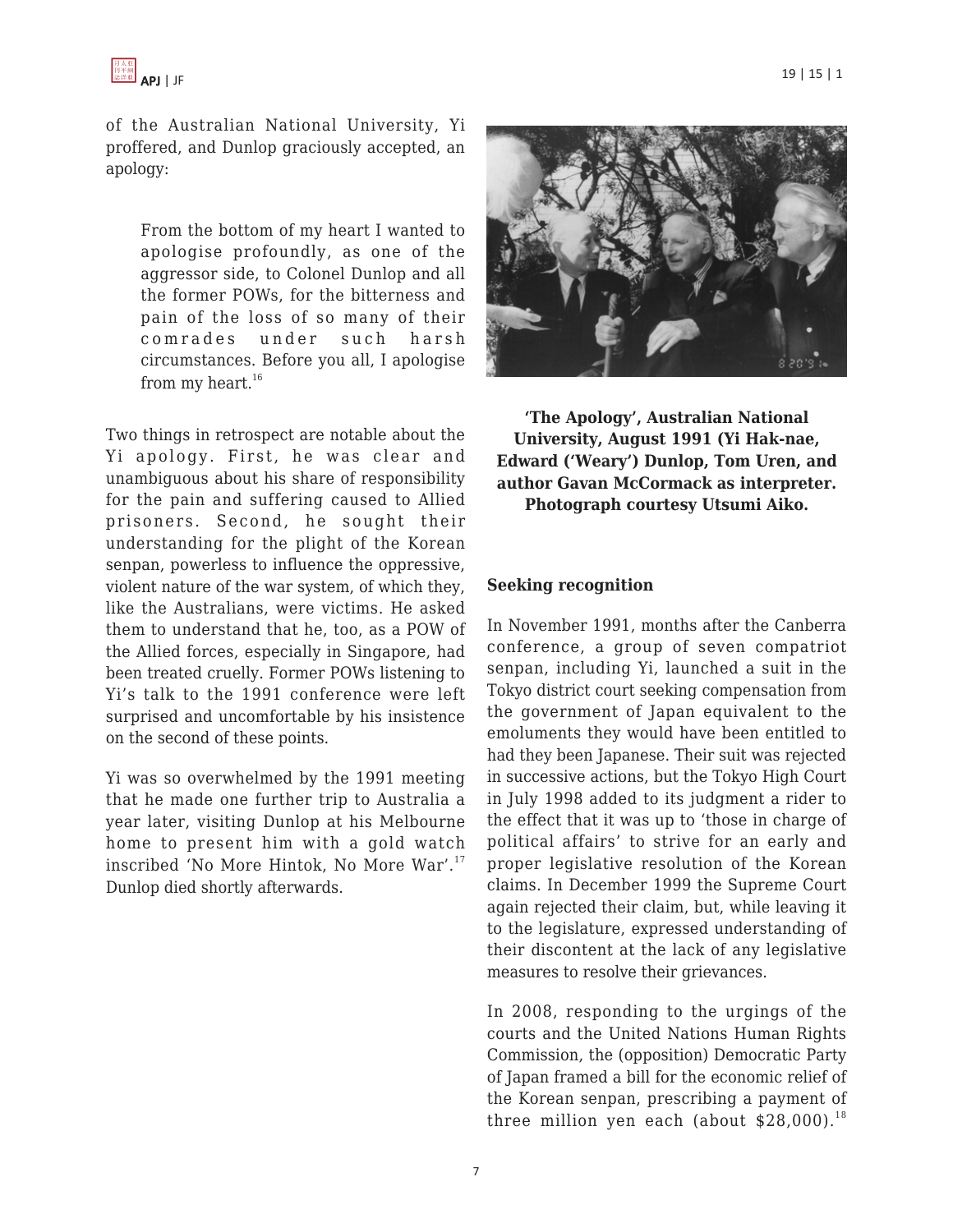

However, it failed to persuade the then governing Liberal-Democratic Party and was dropped without debate. Another bill, setting a slightly lower figure of 2.6 million yen per head, was proposed by the Japan-South Korea Parliamentarians League but got nowhere. Yi Hak-Nae, the last survivor, continues to press the B- and C-groups' case and the legislature continues to drag its feet.<sup>19</sup> 'Not a day passes', said Yi in 2020, 'without my thinking of the pitiable fate of those B- and C-class senpan who have already passed away. I insist that Japan respond properly to our claims'.

# **Guilt and reconciliation**

Shortly before he died in 1993, Dunlop took me aside during a function at the Australian War Memorial to ask about Yi. Whenever he looked at the gold watch Yi had presented to him, he said, he felt a certain 'guilt'. Surprised at his use of the word guilt, I put it to him that, given what he and other prisoners had been through at the hands of their captors, it was surely not for him to feel guilty. He gently demurred. Leading me to a nearby chair, he sat me down and told me the following story. It is one that, it seems, he had not told before, and one that many might find shocking, as did I.

I quote here from the Sydney Morning Herald of 10 July 1993 (though I am the source of this story): $20$ 

Sir Edward Dunlop died with guilt in a corner of his heart. 'Weary', the Australian hero who knew there was no future in hatred, revealed a few months before he died…that he had once hated a man so intensely that he had planned to kill him. On the Burma–Thailand railway 50 years ago, the Australian surgeon had fashioned a club to kill the Korean guard known as the Lizard, whom Dunlop called in his diaries 'a proper little bastard'. Dunlop planned to ambush the Lizard and 'beat his brains out'. The moment Dunlop planned to go to the ambush site, however, he was summoned to attend to business in the prisoner-of-war camp.

It was an astonishing revelation. It should be corrected now in just one detail. As I recall the conversation, Dunlop had actually taken up a position to carry out his plan, hiding behind a rock or a tree near the camp entrance to await Yi's return, when he was suddenly called to the camp office. Dunlop would have known very well that the act he contemplated would, had he carried it out, have attracted savage retaliation, not just on himself but on all POWs. Yet he was, he implied, so boiling with rage and hatred as to be temporarily blind to such consequences. The moment passed, but it left a weight on his conscience.

Worlds apart in culture, status and life experience, Dunlop and Yi were linked by fate and shared humanity, each touched by the encounter with the other. Meeting Yi first at Hintok in early 1943, Dunlop conceived of a hatred for him that he could only barely contain. Four years later, by choosing not to cooperate with the Singapore tribunal, he 'spared' (or, it could be said, re-spared) Yi, his non-cooperation mute testimony to his disquiet. Eventually, in 1991, the two were reconciled, with an apology offered by Yi and accepted by Dunlop. The reconciliation was sealed the following year by the gold watch.

On learning of Dunlop's death, Yi sent a message of condolence:

…I owe you my life…you were gracious enough to accept those apologies…and you showed understanding of the position of Koreans under Japanese imperialism. After speaking together of the unhappiness of war, you shook hands with me and the warmth of your large hand still remains with me. From my heart I thank you, and I pray that you may rest in peace. $21$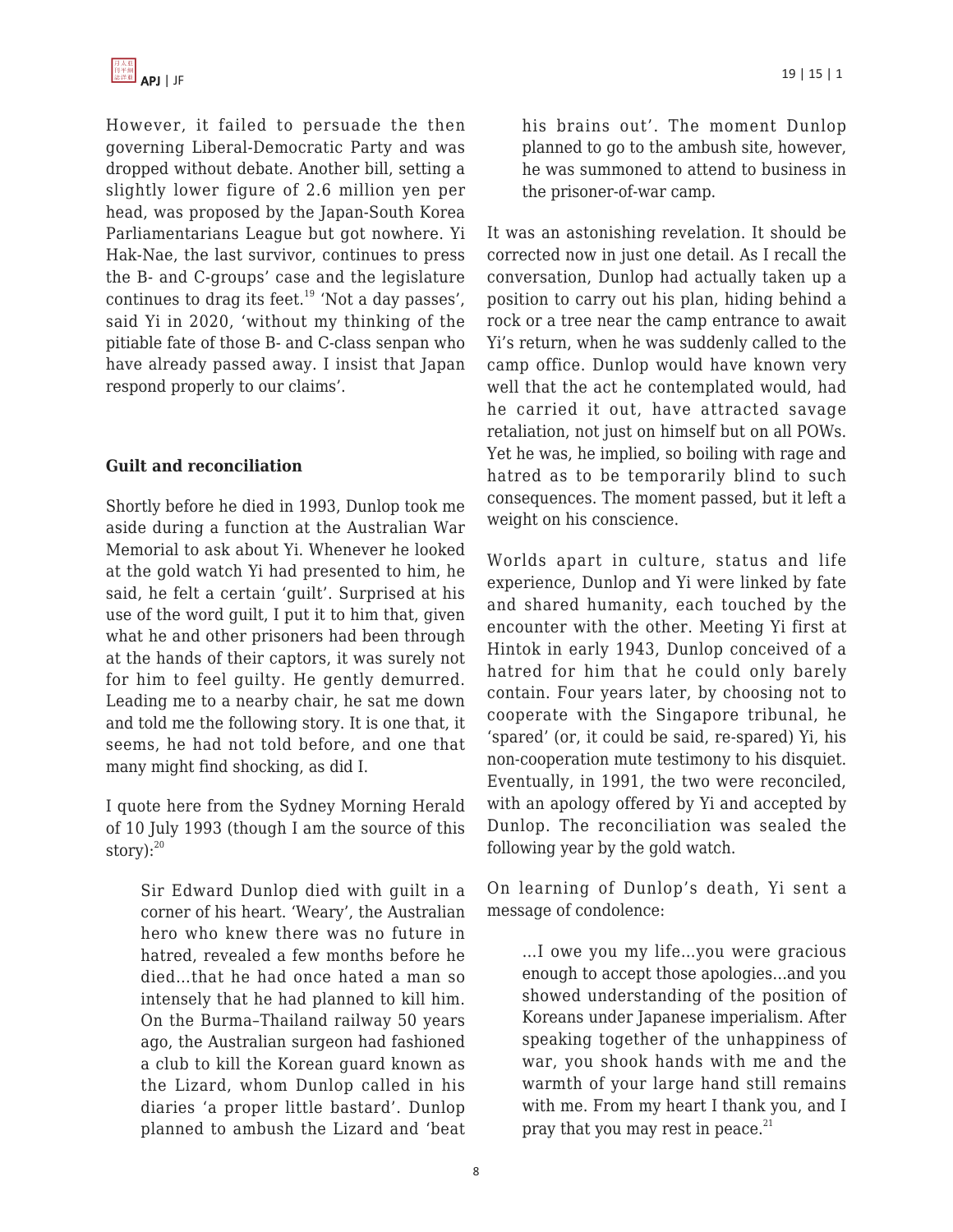# **The history**

Yi is one of a tiny minority in Japan to apologise for his role in the war and to seek out those towards whom he feels particular guilt, even though his responsibility for what happened in the camp, including the deaths of 'over 100' Australians, was at least attenuated by the fact that he was at the time an 18-year-old discriminated-against menial at the lowest level of the Japanese military machine. That he was non-Japanese should also have been taken into consideration. For the Koreans, Japan's defeat in war spelt liberation and liquidation of Japan's colonial empire. Yi's defence counsel at the 1947 trial attempted to make the defence that as an allied national he should not be tried as a Japanese (enemy) subject, $^{22}$  but the court briskly dismissed that objection. It was no more interested in the oppressive, colonial nature of the Japanese–Korean relationship than it was in Yi's being a juvenile.

Today, Weary's statue stands in front of the Australian War Memorial in Canberra. Seeing his image, recollecting his grasp of history, his personal warmth and his sense of justice, I bow in respect and remembrance. In 1995 the government of Australia conferred upon him the extraordinary honour of minting 16 million 50-cent coins with Queen Elizabeth on one side and Weary on the other. I recall him speaking to the Canberra gathering in 1991, saying:

I personally felt that the Japanese had an excuse for getting involved in the last war. I think the Americans put them down as a tinpot economy and really screwed them down as a minor power. [But] As one who was quite prepared to forgive the Japanese and get on with business with them in the world, one thing has just irritated me a little: they do not seem to me to really teach history.<sup>23</sup>



**Edward ('Weary') Dunlop, statue by Peter Corlett, 1995, Australian War Memorial, Canberra. Photograph: Gavan McCormack, March 2021**

On 23 April 1993, the book of the 1991 conference was launched at the Australian National University by Prime Minister Paul Keating, who spoke memorably and movingly to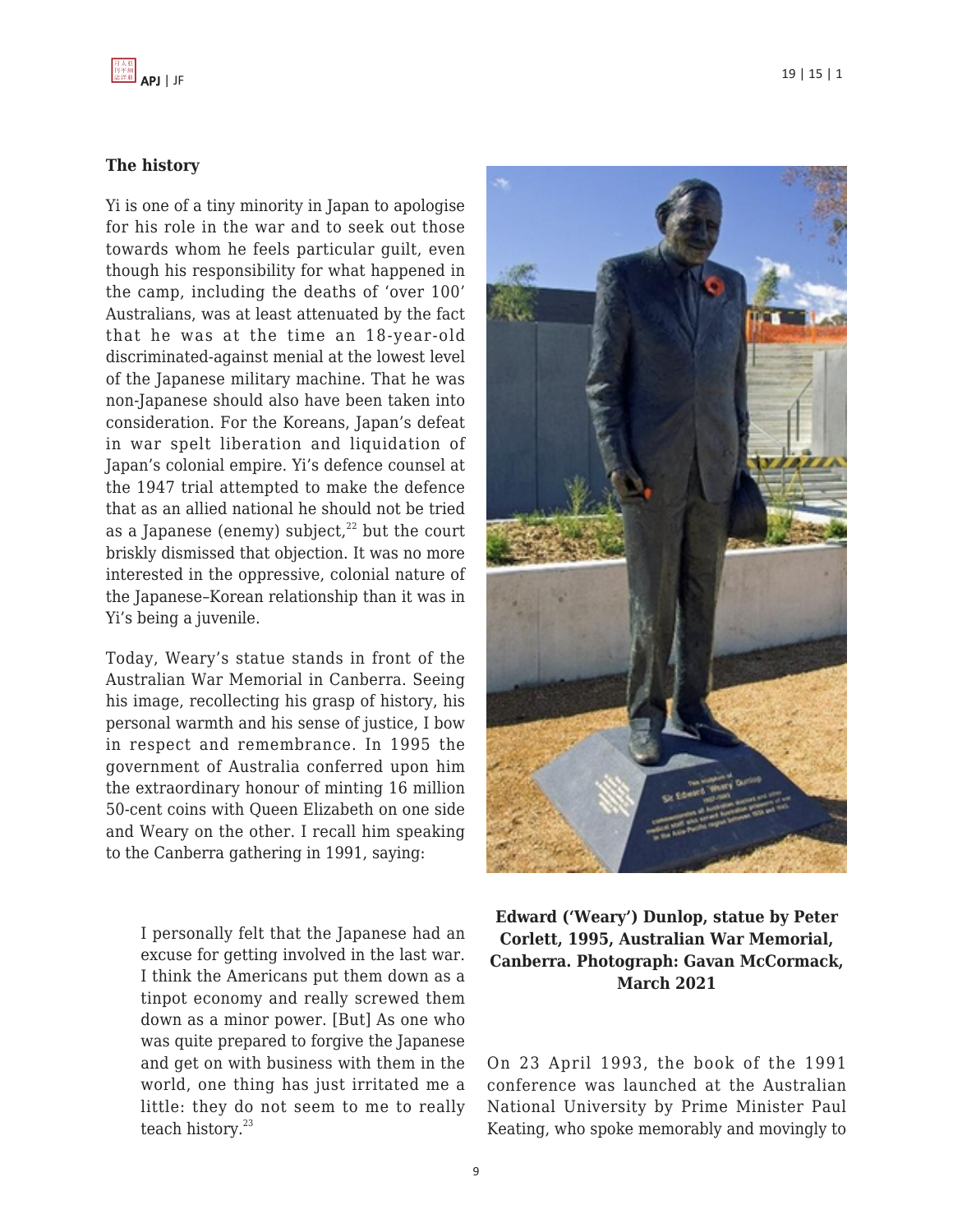the assembled former POWs of his own family's experience of wartime loss, his uncle having been a casualty of the Sandakan Death Marches in the Philippines in early 1945. Only long after the expiry of his allocated time could his minders detach the prime minister from his intimate conversations and shared family stories with the former soldiers. These were years in which Hellfire Pass was gradually taking its place alongside Gallipoli and Kokoda as a key site in the formation of the modern Australian identity.

In the years since that 1991 conference and the 1993 book publication, one by one the participants, especially the old soldiers, have passed away. The last survivor, Yi Hak-nae, cannot be far behind. Since the publication of the 1991 conference proceedings, at least two major books have been published; one was subsequently turned into a film and the other, Richard Flanagan's Narrow Road to the Deep North, won the Booker Prize. $24$ 

The most substantial (865-page) tome, however, has been the 2016 publication of Australia's War Crimes Trials 1945–1951. Enjoying the financial backing of the Australian War Memorial, the Australian Research Council and the Australian Department of Defence's Legal Division, it might be seen as the considered opinion of official Australia on the Singapore trials, a comprehensive 'not guilty' (to any suggestion of impropriety by Australia) verdict. However, while one might reasonably have expected that important cases such as that of Yi would be given thorough analysis, that is not the case. The trial is briefly outlined, but no mention is made of the fact that Yi was convicted in 1947 on charges that had been dismissed in 1946, or of the contradictions and flimsy, hearsay character of the evidence. Other surely significant cases pass without analysis, including the 'F' Force trials over matters arising from the camps on the Burma side of the railway, which recorded the highest of all prisoner death rates (29 per cent, or 1060

deaths among 3600 prisoners), $^{25}$  in which four death sentences were handed down (although all were later commuted). Another large trial, of Lieutenant-Colonel Nagatomo Yoshitada and others, led to the execution of three Japanese, including Nagatomo, and three Koreans, one of whom, Cho Mun-san (Japanese name: Hirahara Moritsune), was the subject of a documentary film by the national broadcaster, NHK, in August  $1991.<sup>26</sup>$  It too escapes mention.



**Three Korean Guards, Hiromura/Yi on left, Thailand, 1943**

Posing the question 'Were the Australian trials fair?', two of the editors of this volume offer their own answer, saying: 'en masse, the Australian trials were as fair as might be expected given the particular circumstances of the immediate postwar period and in comparison to other Allied military practices $^{27}$ and 'There is a certain satisfaction, as we come to the end of our project on the Australian war crimes trials, in attaining our conviction that no systematic abuse occurred in these trials'. $28$ 

Such a conclusion can only be reconciled with the Yi case (and the F Force, Nagatomo and other cases) by putting heavy weight on the words 'en masse', 'as might be expected', and 'systematic'. It is a formula for forgiving abuses that were somehow less than en masse or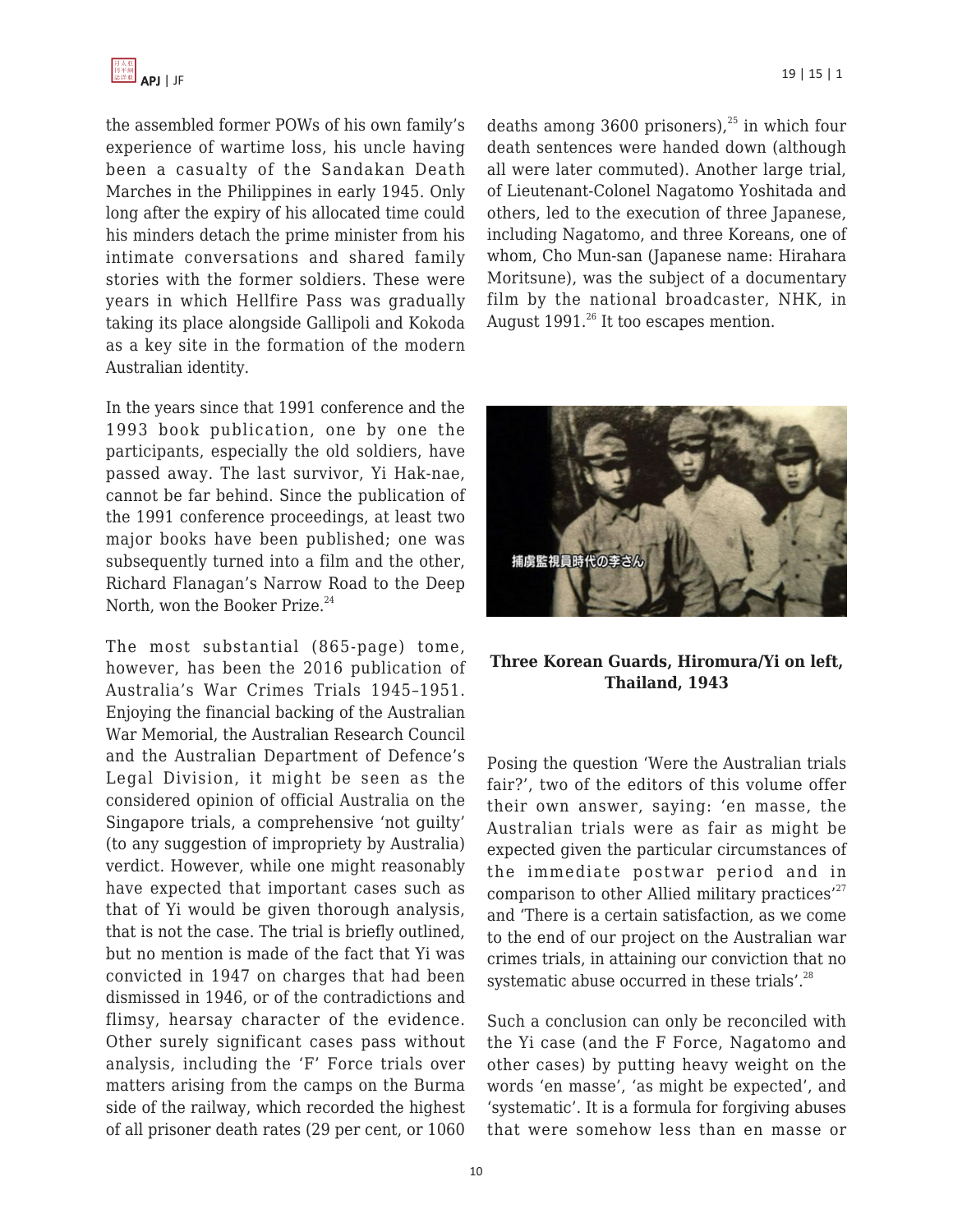'systematic', while the phrase 'as might be expected' is too conveniently exculpatory and too readily allows Australian responsibility to be diminished. For what is clearly intended to be the 'official history', such equivocation is not good enough. The conclusion of this volume that the trials were basically fair hangs as a heavily begged question over the promised 'comprehensive law report for each of the 300 trials conducted by Australia' yet to come.

I formed the view in 1991, after reading the available documents and talking with survivors, that the trial of Yi (and others, especially other Koreans) was a travesty. Now, thirty years later, and contrary to the 2016 Australian volume, I see nothing to make me change my mind. Furthermore, reflecting on Yi Hak-nae's long struggle to gain recognition and compensation from the government of Japan, I have a further, troubling concern: should he not also have a claim of some sort against the government of Australia over the deeply flawed judicial hearings to which it subjected him more than seventy years ago?

**Note**: As this article was being revised for publication in March 2021, Yi Hak-nae died in Tokyo, aged 96, after a short illness. A slightly earlier version of this paper, without notes, was published in the Autumn 2021 issue of the Melbourne journal, Arena, pp. 72-78. A Japanese version, translated by Yoshinaga Fusako, was published in the July 2021 issue of Sekai, No 946, pp. 227-238.

**Gavan McCormack** is an emeritus professor of Australian National University (ANU). A graduate of the University of Melbourne (arts and law, MA in history) and SOAS University of London (PhD 1974), he taught at the Universities of Leeds, La Trobe and Adelaide before joining ANU. He is also an editor of the web journal *[Asia-Pacific Journal: Japan Focus](https://apjjf.org/admin/staff_manage/details/apjjf.org)* and the author of many books and articles on aspects of modern East Asian, mostly Japanese, history, many of them published also in Japanese, Korean and Chinese translation.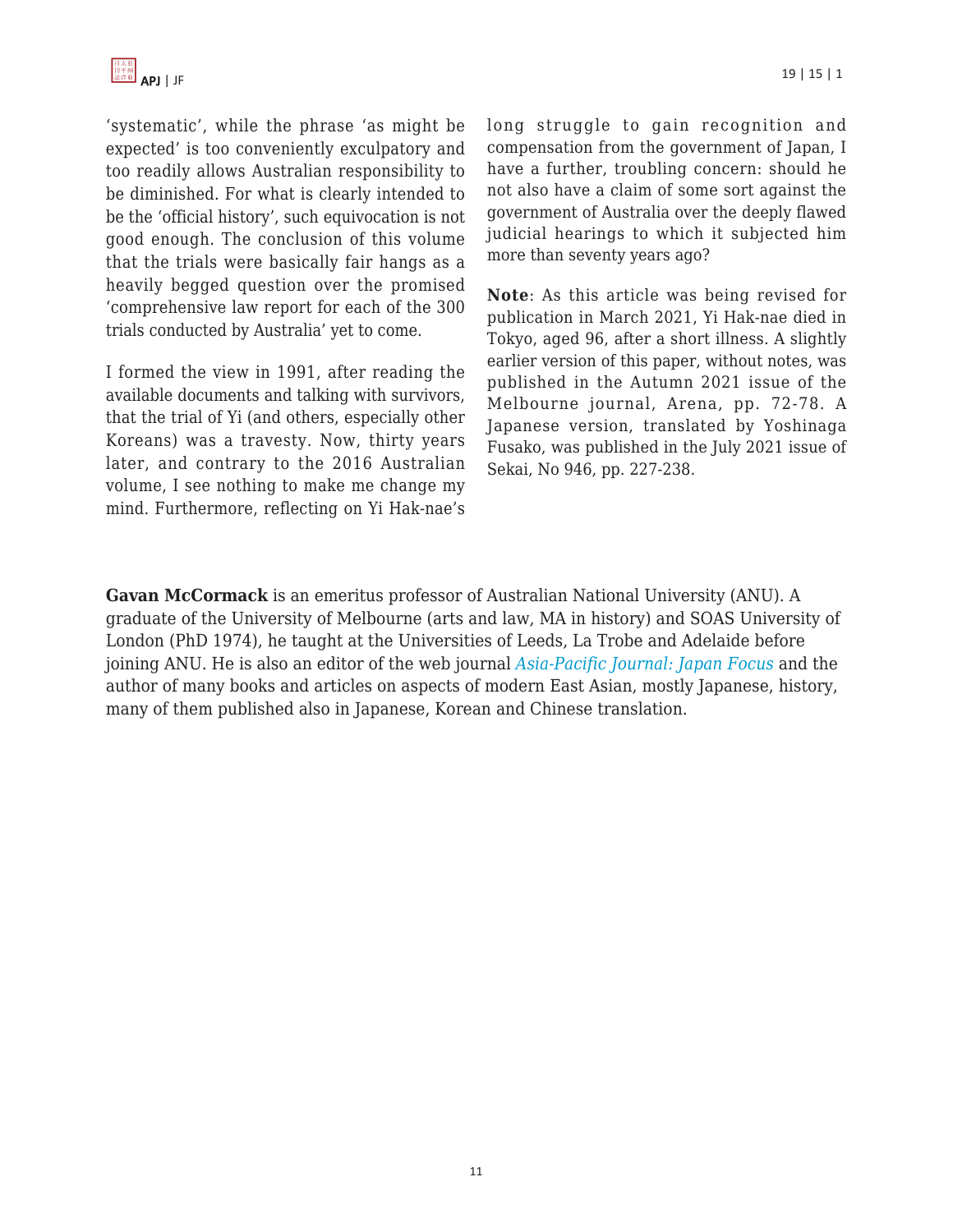



# **Notes**

<sup>1</sup> Ju-min Park, ['The Survivor: Last Korean War Criminal in Japan Wants Recognition](https://www.journalpioneer.com/news/world/the-survivor-last-korean-war-criminal-in-japan-wants-recognition-480917/)', Thomson Reuters, 5 August 2020.

<sup>2</sup> '[Moto BC-kyu senpan no gaikokujin 95-sai kokunai saigo no shogensha'](https://www.nhk.or.jp/ohayou/digest/2020/08/0807.html/), 'Ohayo Nippon',

NHK 7 August 2020. NHK published the same story in English a month later: 'Seeking Answers to Clarify Wartime Chaos', NHK World, 14 September 2020.

<sup>3</sup> 'Nakama no munen harashitai' Chosen hanto shusshin moto BC-kyu senpan ga uttae, sengo 75 nen susumanu ho seibi', *Tokyo shimbun*, 14 August 2020.

4 Yi Hak-nae, 'Chosenjin BC-kyu senpan keishisha no munen ni kotaete hoshii', *Sekai*, September 2020, pp 198–204, and Utsumi Aiko, 'Shogen to shiryo: Yi Hak-nae san no baai', ibid., pp 205–8. For a short, authoritative account of the state of scholarship on the issues, see also Utsumi Aiko and Okuta Toyomi, 'Taimen tetsudo—gisei to sekinin', *Osaka keizai hoka daigaku Ajia Taiheiyo kenkyu senta nenpo*, No. 16, 2019, pp 26–33.

<sup>5</sup> Gavan McCormack and Hank Nelson (eds), *The Burma-Thailand Railway: Memory and History*, Sydney: Allen and Unwin, 1993, Chiang Mai, Thailand: Silkworm Books, 1993, revised and expanded Japanese translation *Taimen tetsudo to Nihon no senso sekinin* (Gavan McCormack, Hank Nelson and Aiko Utsumi, eds), Tokyo: Akashi shoten, 1994.

<sup>6</sup> [Georgina Fitzpatrick,](http://booksandjournals.brillonline.com/search?value1=&option1=all&value2=Georgina+Fitzpatrick&option2=author) [Tim McCormack](http://booksandjournals.brillonline.com/search?value1=&option1=all&value2=Tim+McCormack&option2=author) and [Narrelle Morris](http://booksandjournals.brillonline.com/search?value1=&option1=all&value2=Narrelle+Morris&option2=author)*, Australia's War Crimes Trials 1945–51*, Brill Niihoff, 2016.

 $<sup>7</sup>$  On these details, including the elephants, see Utsumi and Okuda.</sup>

<sup>8</sup> 'Proceedings, Military Court—Trial of Japanese war criminal Korean guard Hiromura Kakurai', Singapore, 18 and 20 March 1947. National Archives of Australia, NAA, A471,